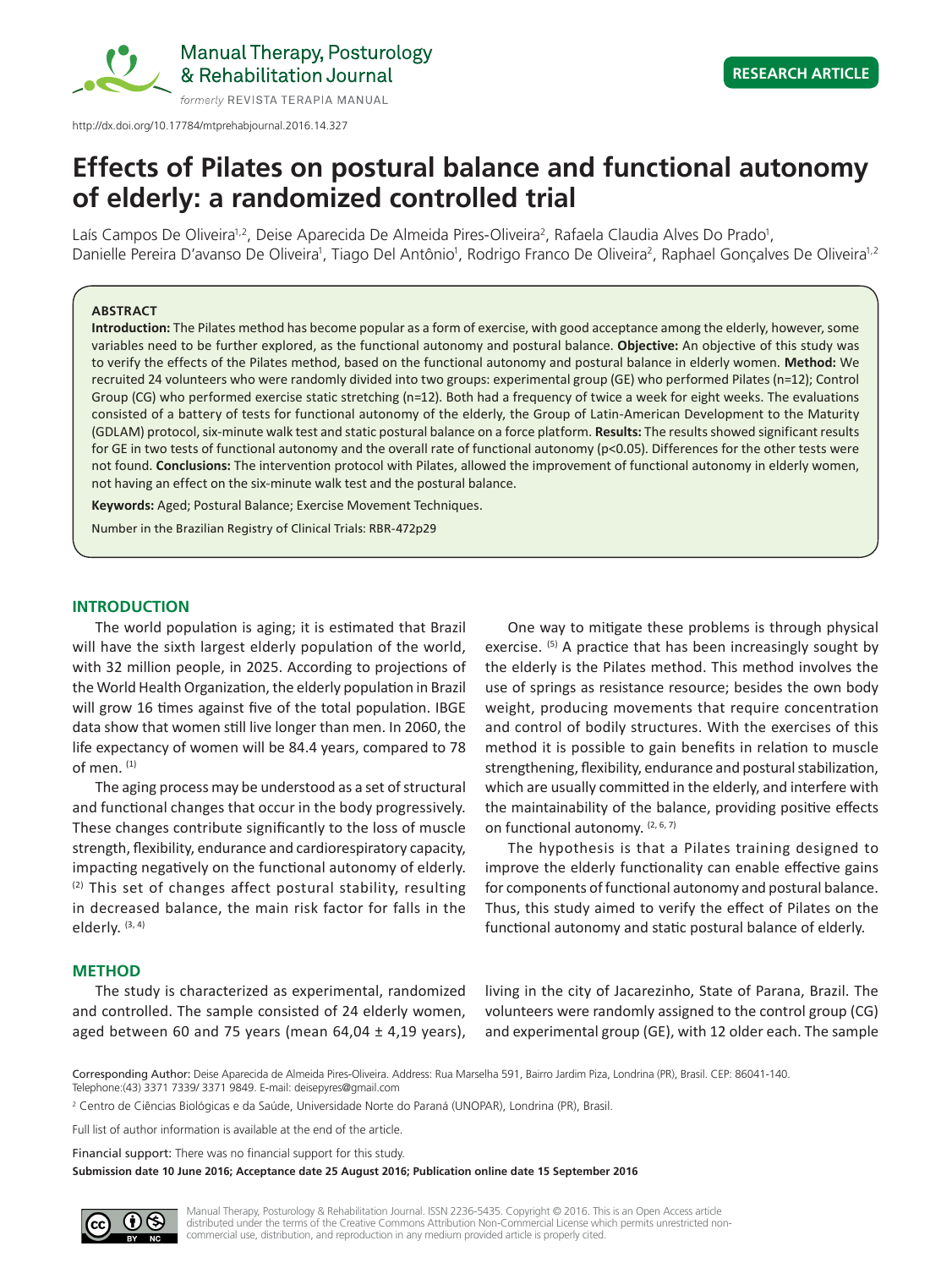

size was determined using the functional autonomy index presented by previous study as the basis of calculation. (8) By taking into consideration an error of 20% and α value of 0.05, we identified the need to 12 participants in each group. All of them have signed the free, prior and informed consent. The study was approved by the Research Ethics Committee of the University Norte do Parana (protocol 513.001).

Inclusion criteria were: a) aged between 60 and 75 years; b) have independence to perform the activities of daily living (ADLs) and instrumental activities of daily living (IADLs); c) have the cognitive capacity to perform the exercises (score> 19 on the Mini Mental State Examination) (9) d) agree not to do any other exercise in addition to Pilates during the length of the research; e) did not perform systematic physical activity in the last 6 months. Exclusion criteria were: a) selfreported disorders in the neural or musculoskeletal system; b) presence of degenerative diseases; c) severe and chronic labyrinthitis; d) cardiovascular or respiratory diseases.

#### **Evaluation**

We performed the evaluation of functional autonomy using the tests of the Group of Latin-American Development to the Maturity (GDLAM) protocol, made up of: a) 10 meters walk (10mW);<sup>(10)</sup> b) getting up from a seated position (GSP);<sup>(11)</sup> c) getting up from the ventral decubitus position (GVDP); $(12)$ d) getting up from a chair and movement around the house  $(GCMH):(13)$  e) putting on and taking off a shirt (PTS).<sup>(14)</sup> Subjects performed two attempts for each test and the evaluator just recorded the fastest run (the shortest time). Further was calculated GDLAM Index (GI), through the following formula:  $[(10mW + GSP + GVDP + PTS) \times 2] + GCMH = /4.$ The GI takes into consideration the execution of all tests, <sup>(15)</sup> and is regarded as a general index of the elderly functional autonomy classification. Table 1 shows the scores for the weak, regular, good and very good levels in each test and in relation to GDLAM index (GI).

To evaluate the static postural balance (PB) we used a force platform, brand BIOMEC400 (EMG System of Brazil, Ltda, Sao Paulo). The evaluator explain the test procedures for the volunteer, who had a moment of familiarization with the equipment and the test that would be executed. Then the participants performed the task balance with bipedal support with open eyes. Three attempts of 60 seconds were performed, with equal rest time (60 seconds) between them. For further analysis of the data was used to average of attempts. The volunteers were barefoot, loose and relaxed arms alongside the body and the head positioned horizontally at ground level, being oriented to look at a fixed target (white paper circle with 3 cm in diameter), positioned in the wall at a distance of 2 meters and in eyes height.

Signs of strength of the ground reaction from the platform measurements were collected in a sample of 100 Hz. All signs of strength went through a 2th order low pass *Butterworth* filter at 35 Hz. Then, signals were converted by a stabilographic analysis compiled with MatLab routines of the platform software (*The Mathworks, Natick, MA*). The balance parameters used were: displacement area of the center of pressure (CoP-A) expressed in square centimeters (cm<sup>2</sup>) and the mean speed of oscillation expressed in centimeters per second (cm/s), in the anteroposterior (A/P) and mediolateral (M/L) directions, considering that these parameters showed good reliability in elderly. (16)

The six-minute walk test (6MWT)  $(17)$  was performed in order to verify the cardiorespiratory fitness. The volunteers were in a minimum rest period of 10 minutes. During this period the contraindications were evaluated: a) blood pressure data; b) level of dyspnea (Borg Scale); c) respiratory and heart rate. The test was conducted in the hallway with a length of 30 meters without movement of people. The participants were trained previously and during the tests, encouraging phrases were used each minute through standardized phrases. At the end of each test, were annotated the number of given turns as well as the number of meters of the last lap in order to calculate the distance in meters (m) covered by the voluntary. The test was performed twice, with an interval of 30 minutes between them in order to ensure the effect of learning. A chronometer and two cones were used in the tests.

All procedures were performed in the physical evaluation laboratory of the Health Sciences Center, at the State University of Norte do Paraná, by an evaluator-blinded regarding the study procedures and the allocation of the volunteers.

| Table 1. Evaluation standard of the functional autonomy of the GDLAM protocol |  |  |  |
|-------------------------------------------------------------------------------|--|--|--|
|-------------------------------------------------------------------------------|--|--|--|

| <b>Tests/Classification</b> | 10 <sub>m</sub> W<br>(sec.) | <b>GSP</b><br>(sec.) | <b>GVDP</b><br>(sec.) | <b>GCMH</b><br>(sec.) | <b>PTS</b><br>(sec.) | <b>GI</b><br>(scores) |
|-----------------------------|-----------------------------|----------------------|-----------------------|-----------------------|----------------------|-----------------------|
| Weak                        | >7.09                       | >11.19               | >4.40                 | >43.00                | >13.14               | >27.42                |
| Regular                     | 7.09-6.34                   | 11.19-9.55           | 4.40-3.30             | 43.00-38.69           | 13.14-11.62          | 27.42-24.98           |
| Good                        | 6.33-5.71                   | 9.54-7.89            | $3.29 - 2.63$         | 38.68-34.78           | 11.61-10.14          | 24.97-22.66           |
| Very Good                   | 5.71                        | < 7.89               | < 2.63                | $<$ 34.78             | $<$ 10.14            | $<$ 22.66             |

Adapted from Dantas and Vale 15; Vale et al. 14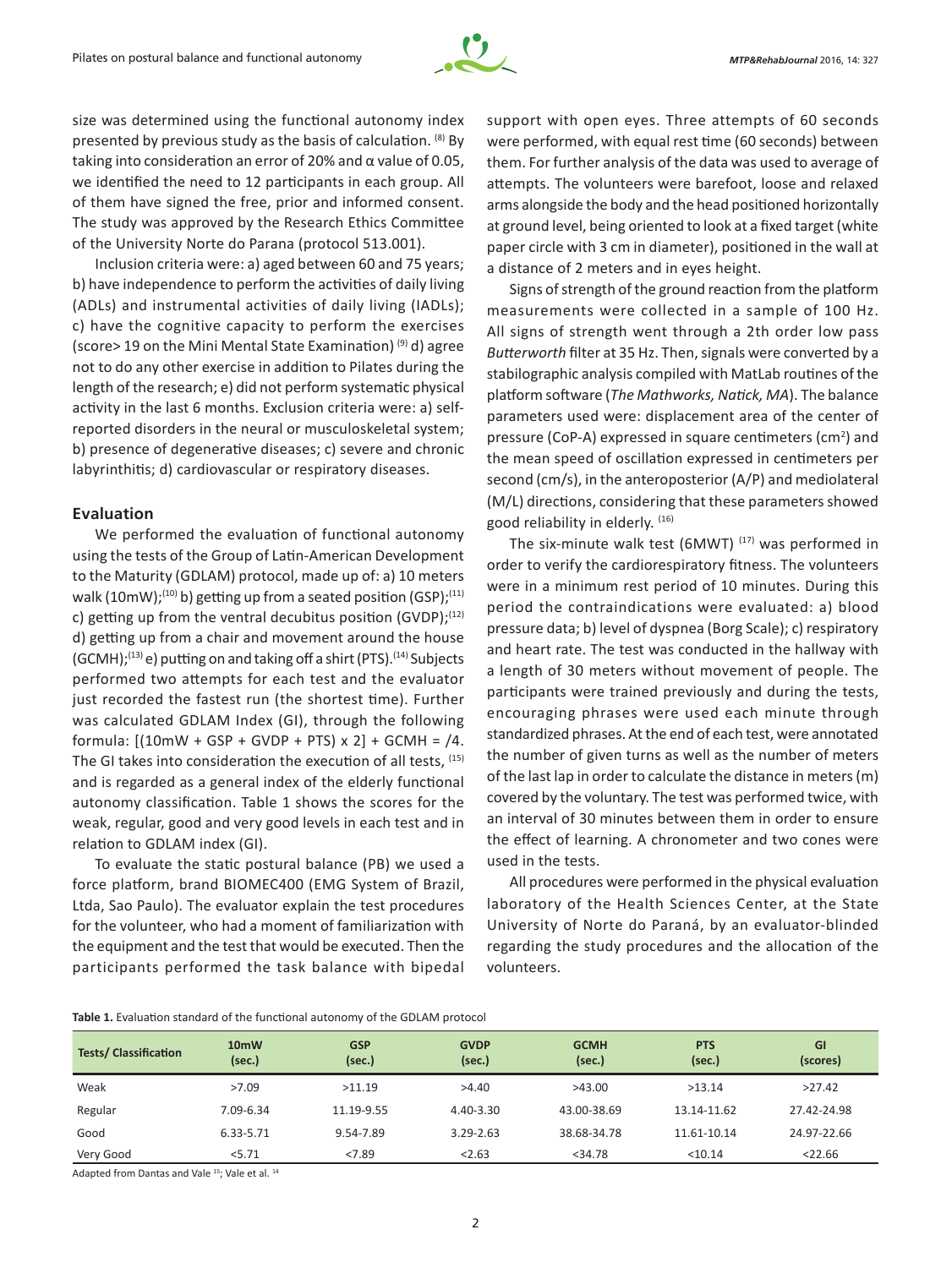## **Intervention**

### *Experimental Group (GE)*

The intervention carried out by GE was 16 sessions of Pilates held twice a week for 8 weeks. The intervention lasted 60 minutes. Equipment used for the exercises were: Combo Chair, Cadillac Trapeze, Reformer Universal, Wall Unit, Half Moon, Step Barrel and Ladder Barrel (Instituto de Ortopedia e Fisioterapia, Sao Paulo, Brazil).

Were selected for this study 20 strengthening and stretching exercises to the main body segments (lower and upper limbs, trunk flexors and extensors). The sequence of exercises performed, the equipment used and the traditional name of each exercise of Pilates were respectively:

- a) Initial stretches in Reformer Universal (*Stretching the Chain Posterior, Front Splits, Mermaid*);
- b) Strengthening of the lower limbs in Universal Reformer (*Foortwork*) and Combo Chair (*Foortwork Double Leg Pumps V Position*, *Pump One Leg Front*, *Going Up Front*, *Achilles Stretch*);
- c) Strengthening of trunk flexor and extensor muscles in Cadillac Trapeze (*Sit Up, The Hundred, Teaser*), Half Moon (*Body Up and Down, Body Extension*) and Step Barrel (*Side sit Ups*);
- d) Strengthening of the upper limbs with 1 kg dumbbell (*The Bug, Curls*);
- e) Final Stretches in the Wall Unit (*Spine Stretch, Stretching the Spine*) and Ladder Barrel (*Stretch Back, Stretches Front*).

All exercises were performed in a series of ten repetitions. The intensity of the springs was changed according to the evolution of the voluntary strength, keeping the number of series and repetitions. To determine the level of effort and consequently to changing loads, verbal descriptions were used according to the Borg scale CR10: (18) light load (Borg  $\leq$  2), moderate load (Borg > 2 - <5), heavy load (Borg  $\geq$  5 - <7) and almost maximum load (Borg  $\geq$  7). The level of effort maintained during the sessions was moderated (Borg between 3 and 4). Whenever the intensity of the exercise was changed the new load used was immediately noted in an individual form used for training log.

The exercises were selected attempting to improve muscle strength globally. The volunteers were instructed about the principles of the method (Center, Control, Concentration, Fluidity, Precision and Breath) that needed to be respected in the execution of each exercise.

The interventions were conducted by a professional certified in Pilates and experience with the method.

## *Control Group (CG)*

The intervention carried out by CG was 16 static stretching sessions held twice a week for 8 weeks. The intervention lasted 60 minutes.

A sequence of twenty exercises was elaborated for the following regions of the body: cervical and upper limbs (upper trapezius, scalene, sternocleidomastoid, wrist and fingers extensors and flexors, deltoid, latissimus dorsi, triceps, pectoral, biceps, trunk flexors and extensors), side-chain and lower limbs stretching (oblique abdominal, hamstrings, quadriceps, adductors, glutes, abductors and triceps surae).

The exercises were performed actively with three series with a repetition maintained for 30 seconds, with equal rest time between series. This type of exercise followed the recommendations of the American College of Sports Medicine for adults, (19) which establishes the benefits of stretching exercises to improve or maintain the flexibility when performed twice a week or more, held from 10 to 30 seconds in series that can vary from two to four.

## **Statistical Analysis**

A descriptive data analysis was performed, expressed as mean and standard deviation. The verification of the data normality occurred by the *Shapiro Wilk* test. To check for differences between the groups regarding the initial physical characteristics (age, weight, height and BMI) and the preintervention assessments (functional autonomy, six-minute walk and postural balance) the *U Mann Whitney* test were used. The intra and inter-group comparisons at different times of the study were performed using variance analysis for repeated measures (ANOVA *two way*), followed by the t-test (LSD) which were used as post hoc when the variance analysis identified differences between groups. The percentage of change was calculated taking into account the absolute mean of each group pre and post-intervention. The admitted confidence interval for all tests was 95% (p<0,05). The data were processed in SPSS 20.0 (Chicago, IL, EUA) and BioEstat 5.3 (Belem, PA, Brazil) programs.

## **RESULTS**

When analyzing the data for the initial physical characteristics (age, height, weight and BMI) and for physical tests applied pre-intervention, the *U Mann-Whitney* test found no significant differences among the groups, indicating that they were adequately randomized (Table 2).

In the intragroup comparison was identified significant differences in the PTS (p=0,012), GCMH (p=0,003) and GI (0,007) functional tests the group that received the intervention with the Pilates method (GE). When performed comparison inter-groups (interaction between groups on time), the GVDP, PTS and GI functional tests showed a statistically significant difference (p<0,05) n favor of the experimental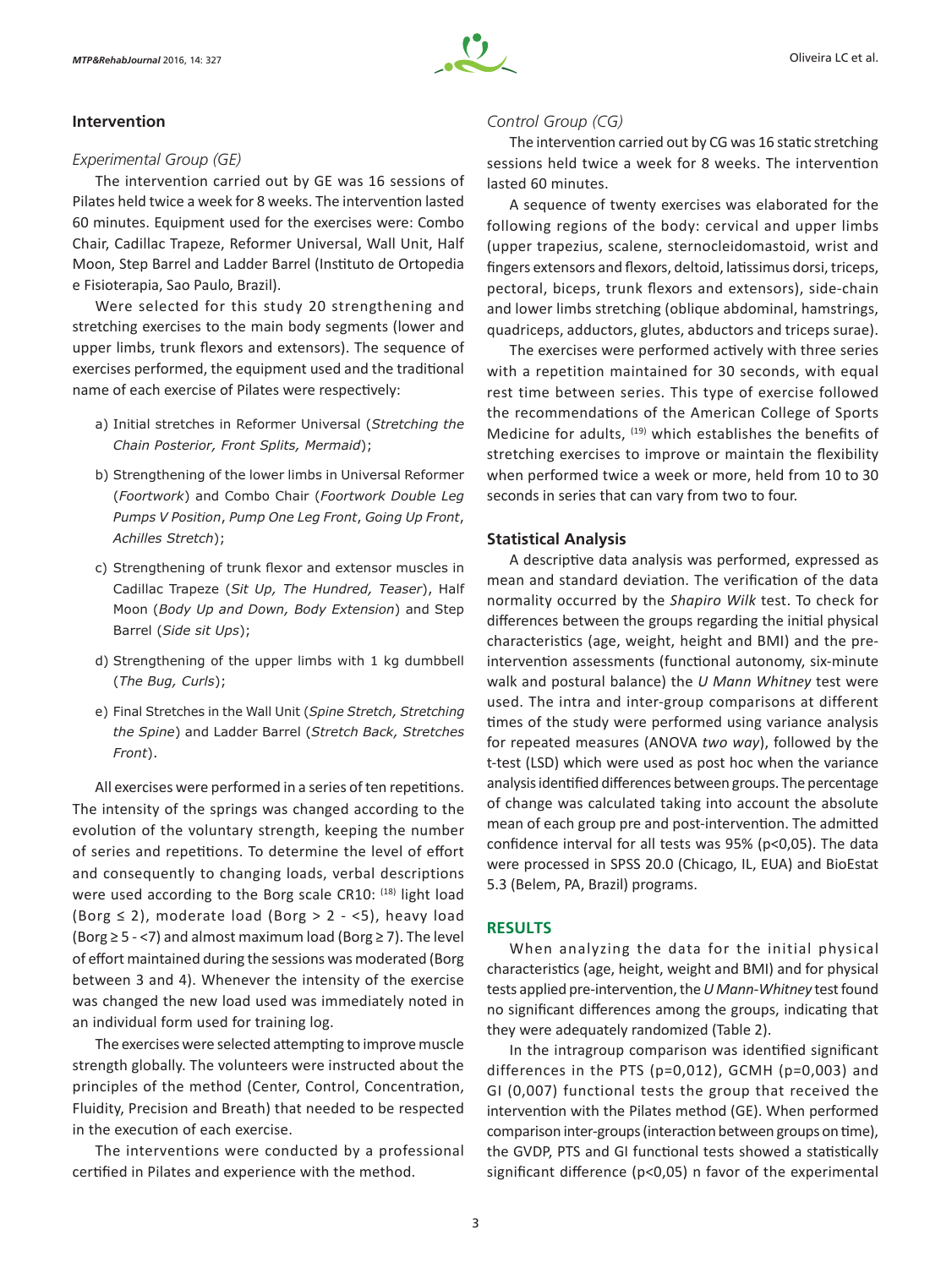

group. The other tests showed no statistically significant differences intra or intergroup (Table 3).

## **DISCUSSION**

The permanence of physical independence is impaired by the aging process, it is important to adopt strategies that can contribute to preserving the functional autonomy and

**Table 2.** Values of the initial characteristics of volunteers and test performed pre-intervention (*baseline*).

|                                                     | $CG (n=12)$     | $GE (n=12)$      | P     |  |
|-----------------------------------------------------|-----------------|------------------|-------|--|
|                                                     | Mean ± SD       | Mean ± SD        |       |  |
| Age (years)                                         | 64.66±4.83      |                  | 0.514 |  |
| Height (cm)                                         | 159.50±0.05     | 160.50±0.06      | 0.266 |  |
| Weight (Kg)                                         | 78.80±10.75     | 67.66±6.86       | 0.977 |  |
| BMI (Kg/m2)                                         | 27.01±2.98      | 28.36±3.46       | 0.755 |  |
| 10mW(s)                                             | 7.86±1.85       | 7.24±1.39        | 0.443 |  |
| GSP (s)                                             | 14.37±2.57      | $16.36 \pm 6.37$ | 0.478 |  |
| GVDP (s)                                            | $5.93 \pm 3.04$ | $4.55 \pm 1.62$  | 0.143 |  |
| PTS (s)                                             | 12.12±5.87      | $9.58 \pm 3.44$  | 0.291 |  |
| GCMH (s)                                            | $22.44 + 2.89$  | $22.27 + 5.05$   | 0.887 |  |
| GI (scores)                                         | 25.95±6.21      | 24.83±5.81       | 0.551 |  |
| 6MWT(m)                                             | 435±75.13       | 460±60.17        | 0.514 |  |
| CoP-A $(cm2)$                                       | $1.19 \pm 0.67$ | 1±0.63           | 0.242 |  |
| Mean speed of<br>oscillation A/P<br>$\text{(cm/s)}$ | $0.97 \pm 0.23$ | $0.94 \pm 0.15$  | 0.799 |  |
| Mean speed of<br>oscillation M/L<br>$\text{(cm/s)}$ | $0.79 \pm 0.26$ | $0.74 \pm 0.09$  | 0.755 |  |

quality of life of elderly. This preservation can be obtained through the practice of physical exercises, especially when they are conducted regularly and systematically, which is the main factor for the maintenance of strength, endurance, cardiorespiratory fitness, coordination and balance, preventing falls and improving the quality of life of the elderly population. (2, 5, 8)

One way to evaluate the functional autonomy of elderly is through GDLAM protocol, which was developed specifically for the elderly, consisting of activities of daily living measures, such as: walking, getting up and dressing. (14, 15) Rodrigues et al. <sup>(8)</sup> utilized the GDLAM protocol to evaluate the functional autonomy of elderly submitted to Pilates method. The experimental group follows the same protocol of this study (Pilates twice a week for eight weeks). As in this study, the authors observed significant differences for three tests, including the General Index of functional autonomy.

In GI, the elderly of CG increased from an average of 25,95 (Regular) to 23,24 (Good), while the elderly from the GE presented 24,83 (Good) in pre-intervention and 18,65 (Very Good) in post-intervention evaluation. The experimental group showed a significant difference to the IG in both intergroup (p=0,040) and intra-group comparison (p=0,007).

Other studies have investigated the functional autonomy of elderly and made use of different assessment protocols. (20-23) Fourie et al. (20) observed that eight weeks of Pilates performed three times a week enabled significant improvement only in the group that performed exercises in functional tests of upper and lower limbs. With the same period of intervention and frequency, Gildenhuys et al.  $(21)$  and Irez et al.  $(22)$  also verified the effects of Pilates to a battery of functional tests. Plachy, Kovách and Bognár<sup>(23)</sup> found that Pilates associated or not

**Table 3.** Comparison intra-group of the performed evaluations pre and post-intervention and intergroup interaction over time (ANOVA two way).

|                                   | $CG (n=12)$             |                          |            | $GE (n=12)$                                         |                  |            | Interaction    |
|-----------------------------------|-------------------------|--------------------------|------------|-----------------------------------------------------|------------------|------------|----------------|
|                                   | <b>Pre-intervention</b> | <b>Post-intervention</b> |            | <b>Pre-intervention</b><br><b>Post-intervention</b> |                  |            | between groups |
|                                   | Mean ± SD               | Mean $±$ SD              | Change (%) | Mean ± SD                                           | Mean ± SD        | Change (%) | on time (P)    |
| 10mW(s)                           | 7.86±1.85               | $6.79 \pm 1.52$          | $-13.61$   | $7.24 \pm 1.39$                                     | $6.35 \pm 1.06$  | $-12.29$   | 0.373          |
| GSP (s)                           | 14.37±2.57              | 13.54±3.46               | $-5.78$    | 16.36±6.37                                          | $13.37 \pm 3.05$ | $-18.28$   | 0.358          |
| GVDP (s)                          | $5.93 \pm 3.04$         | $5.04 \pm 2.39$          | $-14.84$   | $4.55 \pm 1.62$                                     | $2.96 \pm 0.48$  | $-35.09$   | 0.013          |
| PTS(s)                            | 12.12±5.87              | $10.42 \pm 3.74$         | $-14.10$   | $9.58 \pm 3.44$                                     | $5.52 \pm 1.98*$ | $-42.34$   | 0.001          |
| GCMH (s)                          | 22.44±2.89              | 20.79±4.33               | $-7.310$   | 22.27±5.05                                          | 17.88±2.03*      | $-19.75$   | 0.053          |
| GI (scores)                       | 25.95±6.21              | 23.24±5.29               | $-10.48$   | 24.83±5.81                                          | 18.65±2.92*      | $-24.89$   | 0.040          |
| 6MWT(m)                           | 435±75.13               | 462.5±78.29              | 6.32       | 460±60.17                                           | 487.5±49.74      | 5.98       | 0.152          |
| CoP-A $(cm2)$                     | $1.19 \pm 0.67$         | $1.18 \pm 0.65$          | $-0.84$    | $1 \pm 0.63$                                        | $0.95 \pm 0.49$  | $-5.94$    | 0.146          |
| Mean Speed A/P<br>$\text{(cm/s)}$ | $0.97 \pm 0.23$         | $0.96 \pm 0.22$          | $-2.04$    | $0.94 \pm 0.15$                                     | $1.04 \pm 0.49$  | 9.47       | 0.178          |
| Mean Speed M/L<br>$\text{(cm/s)}$ | $0.79 \pm 0.26$         | $0.73 \pm 0.11$          | $-8.75$    | $0.74 \pm 0.09$                                     | $0.71 \pm 0.07$  | $-4.00$    | 0.467          |

Legend: \* pre and post-intervention intra-group difference (p<0,05).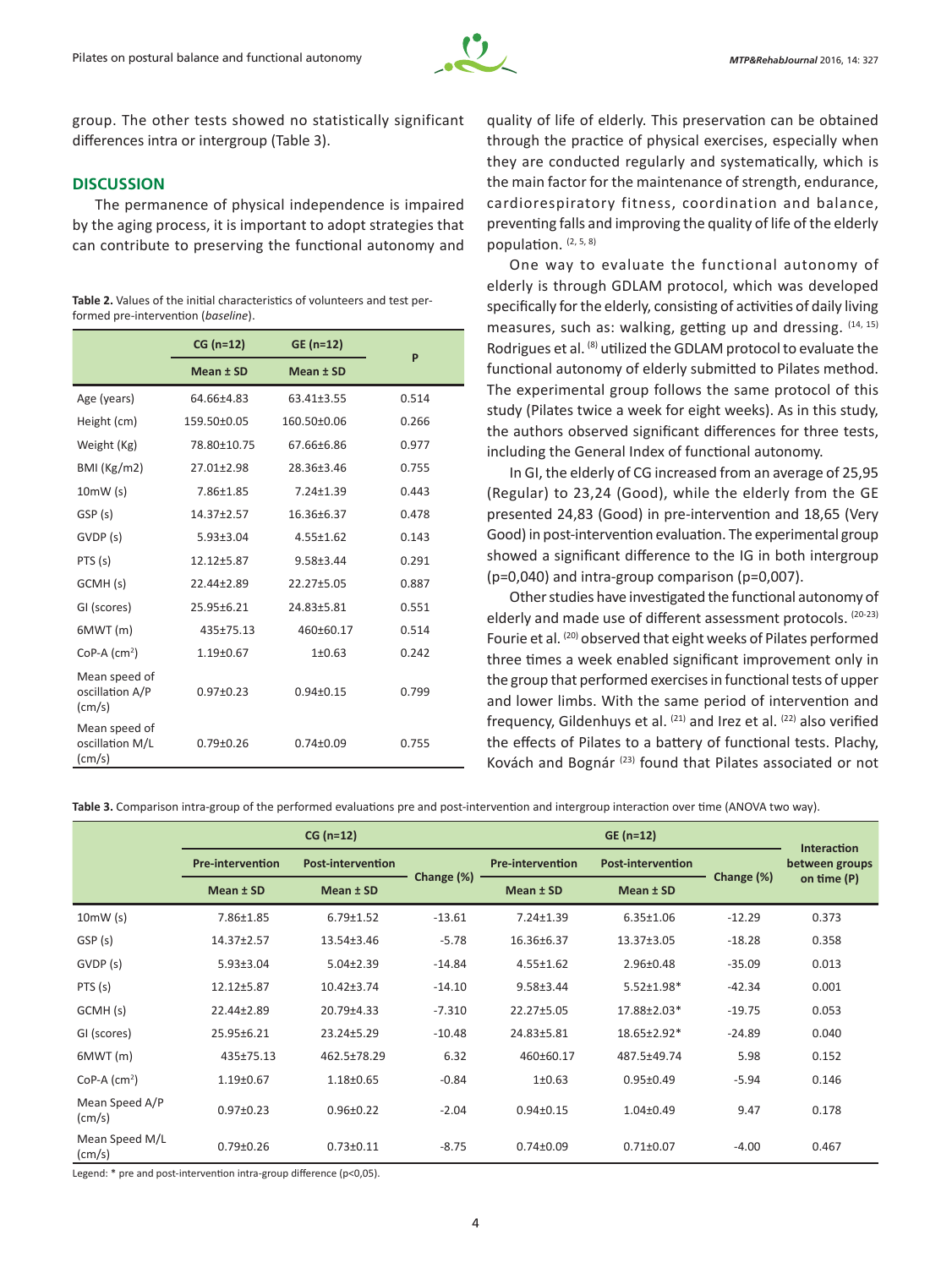

with water aerobics, promote improvement of the functional autonomy of elderly.

## The six-minute walk test has also been used to assess the functional capacity. This test can also predict cardiorespiratory fitness condition and is an overall indicator of the responses of all the systems involved during exercise. <sup>(24)</sup> The appropriate level of this fitness is required to perform the activities of daily living; the loss of this fitness could reduce the individual's ability to live independently. (25)

The distance walked by the volunteers of this study did not change between pre and post-intervention evaluations (intragroup comparison), as well as there were no differences between groups over time (intergroup comparison). Gildenhuys et al.  $(21)$  evaluated the cardiorespiratory capacity through the six-minute walk test in elderly submitted to the Pilates method and found that eight weeks of intervention did not allow changes of this variable, corroborating with the present study. However, Plachy, Kovách and Bognár (23) verified significant improvements to the six-minute walk test in elderly practitioners of Pilates. Nevertheless, differently from the protocols adopted in most studies,  $(8, 20-22)$  the authors used three sessions per week over 24 weeks, which may explain the observed improvement.

Regarding the postural balance evaluated through the force platform, this study showed no significant results of pre and post-intervention of the Pilates method, so finding no evidence that 16 technical sessions are sufficient to improve the static balance of elderly in bipedal support. But studies conducted with elderly have shown that regular physical activity and the Pilates technique can benefit the postural balance.  $(8, 22)$ 

A study (3) showed the effects of Pilates after eight weeks of intervention and found that the dynamic balance of the elderly changed significantly contributing to decreased risk of falls. Similarly, another study found improvement in dynamic balance and consequent reduction in the risk of falls in elderly subjected to 12 weeks of intervention. (22)

Bird et al. (26) evaluated the static and dynamic balance in elderly women with eight weeks of Pilates intervention, verifying that the variables improved during the study, but showed no significance. In the present study was performed only the static balance variable which also obtained an improvement in values but without statistical significance (p<0,05).

Once the Pilates technique began to be investigated with higher intensity just recently, other studies must be performed in order to test different intervention, intensity, frequency and training time protocols. Was expected that this method would enable improvement in postural balance but it did not occur. Thus, it is suggested for further studies that should be tested different positions of the lower limbs on the force platform, such as tandem, semi-tandem and unipodal. The test can also be performed without the aid of the visual system, increasing the challenge about the evaluated.

#### **CONCLUSION**

Pilates exercise program carried out for eight weeks, twice a week, led to an improvement of functional autonomy in elderly women. Significant changes were not found in the six-minute walk test and static postural balance.

#### **AUTHOR'S CONTRIBUTIONS:**

LCO: contributed with the preparation of the study design and development, acquisition and analysis of data, and approve the final version.

DAAPO: contributed with the preparation of the study design and development, acquisition and analysis of data, review critically the final content, and approve the final version.

RCAP: contributed with the development of the study, data acquisition, and approve the final version.

DPDO: contributed with the development of the study, data acquisition, and approve the final version.

TDO: contributed with data acquisition, review critically the final content, and approve the final version.

RFO: contributed with the preparation of the study design and development, acquisition and analysis of data, review critically the final content, and approve the final version.

RGO: contributed with the preparation of the study design and development, acquisition and analysis of data, and approve the final version.

#### **CONFLICTS OF INTEREST:**

The authors declare that they have no conflicts of interest in the research.

#### **AUTHOR DETAILS**

1Centro de Ciências da Saúde, Universidade Estadual do Norte do Paraná (UENP), Jacarezinho (PR), Brasil.

## **REFERENCES**

- 1. Instituto Brasileiro de Geografia e Estatística. Idosos no mundo. Internet site address: <http://www.ibge.gov.br.> acesso em: 01/10/2014
- 2. Pérez VSC, Haas AN, Wolff SS. Analysis of activities in the daily live of older adults exposed to the Pilates Method. J Bodyw Mov Ther.2013;18(3):326- 31.
- 3. Pata RW, Lord K, Lamb J. The effect of Pilates based exercise on mobility, postural stability, and balance in order to decrease fall risk in older adults. J Bodyw Mov Ther. 2013;18(3):361-7.
- 4. Hyun J, Hwangbo K, Lee C. The effects of Pilates Mat exercise on the Balance Ability of elderly females. J Phys Ther Sci. 2013;26(2):291-3.
- 5. Geraldo LVOB, Moraes AMN, Fonseca HR, Emerick RF, Deslandes SEAC. Relationship between level of Independence in activities of daily living and estimated cardiovascular capacity in elderly women. Arch Gerontol Geriatr. 2014;59(2):367-71.
- 6. Di Lorenzo. Pilates: what is it? Should it be used in rehabilition. Sports Health. 2011;3(4):352-61.
- 7. Shea S, Moriello G. Feasibility and outcomes of a classical Pilates program on lower extremity strength, posture, balance, gait, and quality of life in someone with impartiments due to a stroke. J Bodyw Mov Ther. 2013;18(3):332-60.
- 8. Rodrigues BGS, Cader AS, Torres NVOB, Oliveira EM, Dantas EHM. Pilates method in personal autonomy, static balance and quality of life of elderly females. J Bodyw Mov Ther. 2010;14(2):195-202.
- 9. Hughes MA, Duncan PW, Rose DK, Chandler JM, Studenski SA. The relationship of postural sway to sensoriomotor function, functional performance, and disability in the elderly. Arch Phys Med Rehabil. 1996;77(6):567-72.
- 10. Sipila S, Multanen J, Kallinen M, Era P, Suominen H. Effects of strength and endurance training on isometric muscle strenght and walking speed in elderly women. Acta Physiol Scand. 1996;156(4)457-64.